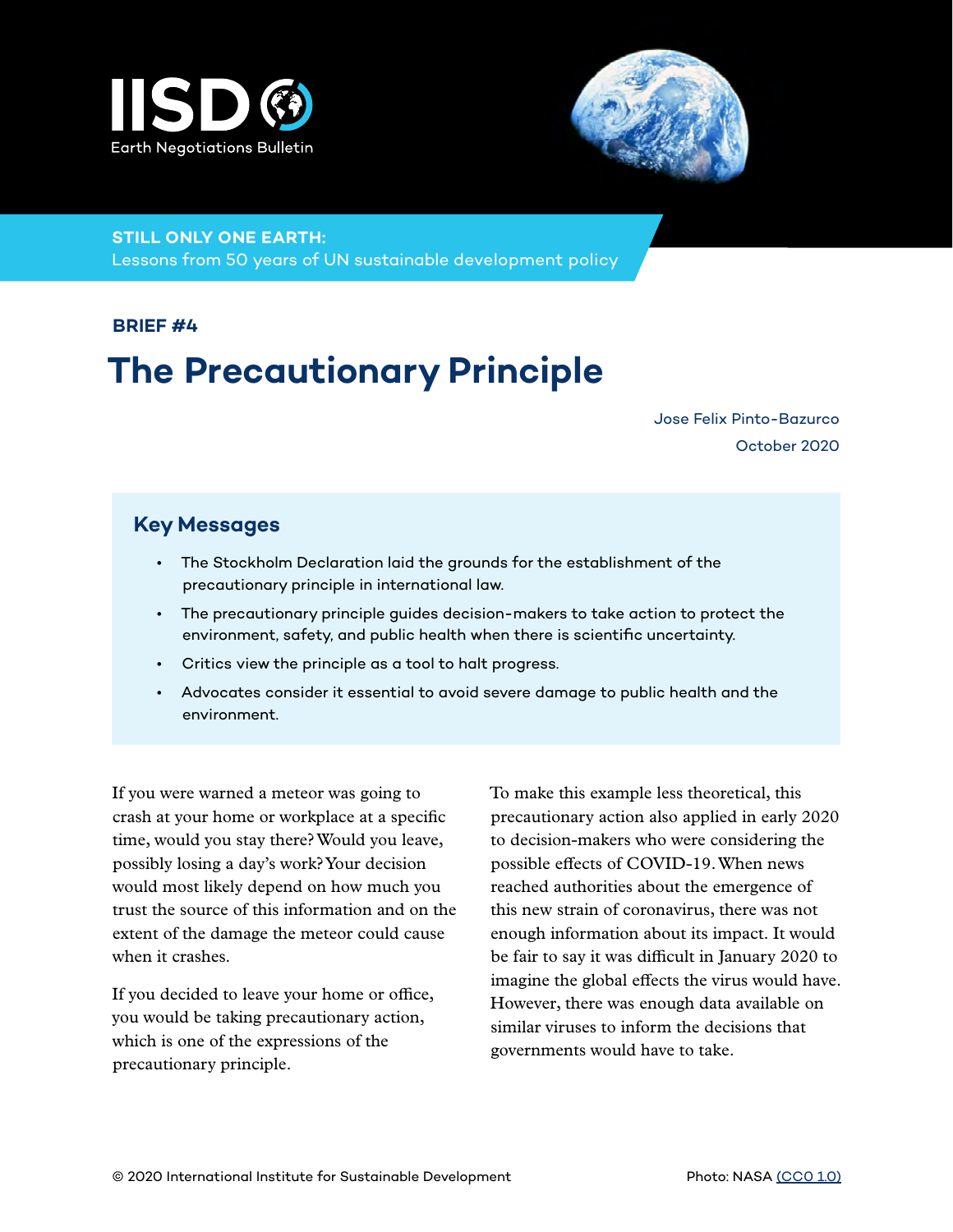In some cases, governments took early precautionary measures, including travel restrictions, mandatory lockdowns, and quarantines, and saw fewer serious cases and deaths. Other governments did not exercise the same precautionary measures and their citizens have suffered the consequences of their inactions, facing illness, economic hardships, and death.

Those countries that did take effective early action did so without scientific certainty but decided to endure strict and costly measures in many cases, having to restrict fundamental freedoms and rights of its citizens—to avoid possible horrific consequences. They exercised the precautionary principle.

## **Understanding the Precautionary Principle**

Lawyers can be quite argumentative about the definition and use of a principle in law, but it is safe to say a principle is not a strict rule. It is a guide. A principle has the benefit of including theoretical explanations and fundamentals of law, which help lawmakers in making decisions. This means a principle, when included in a piece of legislation or a treaty, can direct how rules in that legislation or treaty should be applied.

Wiener (2007) describes the precautionary principle as one of the most prominent and possibly controversial developments in modern international environmental law. The principle is contained in many international instruments. Despite no uniform understanding of its meaning, the definition contained in Principle 15 of the 1992 [Rio Declaration](https://www.un.org/en/development/desa/population/migration/generalassembly/docs/globalcompact/A_CONF.151_26_Vol.I_Declaration.pdf) is widely recognized by states and provides practical



New Zealand used the precautionary principle when it imposed its COVID-19 lockdown. (Photo: iStock)

guidance in the development and application of international law:

In order to protect the environment, the precautionary approach shall be widely applied by States according to their capabilities. Where there are threats of serious or irreversible damage, lack of full scientific certainty shall not be used as a reason for postponing cost-effective measures to prevent environmental degradation.

The components of the precautionary principle are still evolving. Some countries avoid using the term "principle," preferring to call it a "precautionary approach," since it carries less legal weight. In simple terms, the precautionary principle is an attempt to give the notion of precaution—understood as a form of addressing risk—legal status. Its core elements are the need for environmental protection; the presence of threat or risk of serious damage; and the fact that a lack of scientific certainty should not be used to avoid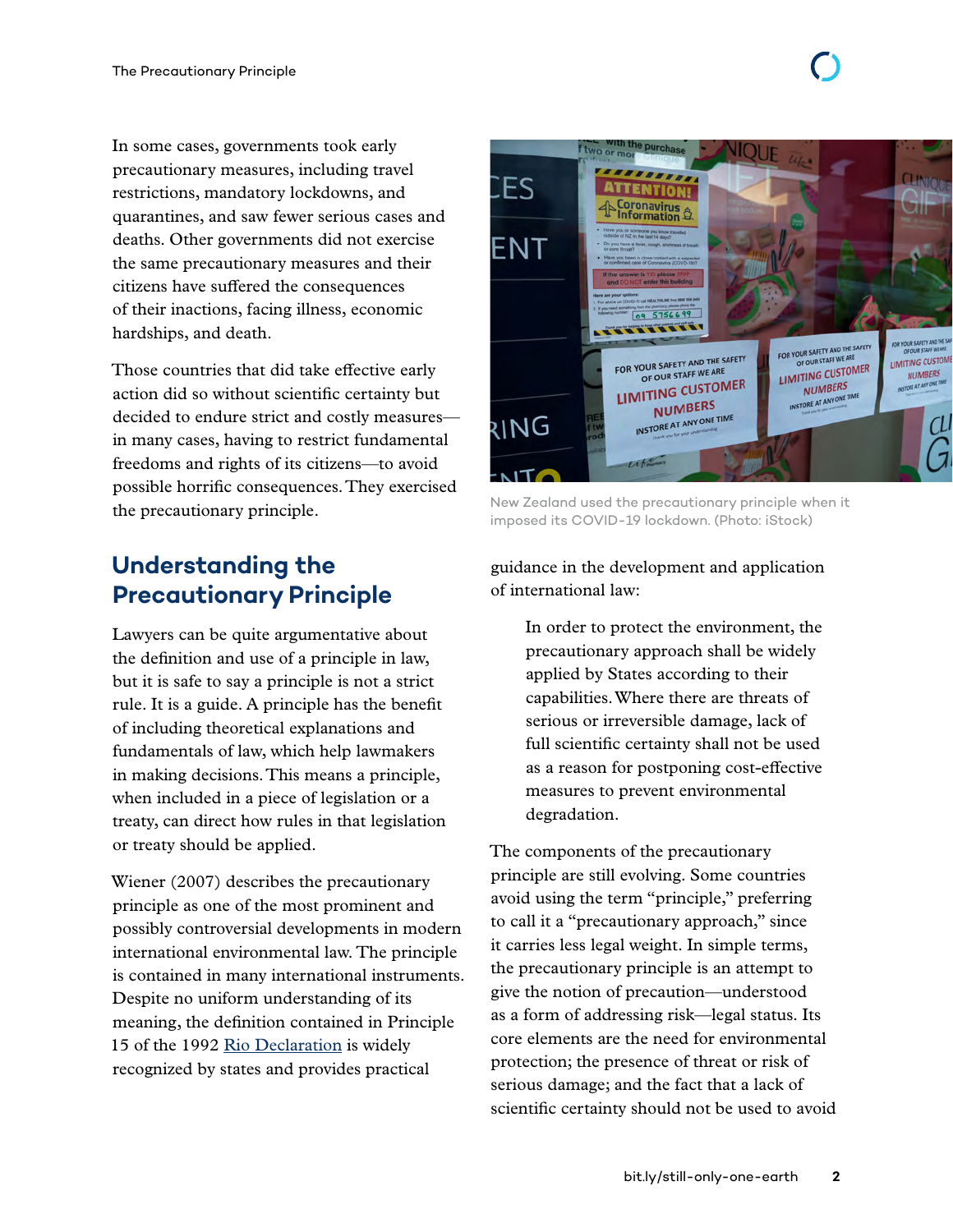taking action to prevent that damage (Sands and Peel, 2012).

Before the precautionary principle was widely recognized in the 1990s, the traditional approach to preventing environmental damage usually required taking into account the available scientific knowledge asserting the risk, thus applying the preventive principle, where the activities that might cause environmental harm are identified, but it is not certain that they will occur. This approach is used, for example, to establish standards to reduce the known effects of motor vehicle emissions on air quality.

Yet the precautionary principle, as described by Sands and Peel (2012), continues to generate disagreement as to its meaning and effect. On the one hand, some believe it provides the basis for early international legal action to address highly threatening environmental issues, such as ozone depletion and climate change. On the other hand, its opponents have decried the potential the principle has for overregulating or limiting human activity, as we see in the criticism about the establishment of moratoriums on genetically modified organisms (GMOs) in some countries. The disagreement boils down to: does the principle dictate that uncertainty demands action … or does uncertainty justify inaction?

One of the most controversial elements of the principle is the shift of the burden of proof. Traditionally, the person claiming an activity could cause harm should produce proof to back up that claim. The precautionary principle reverses the burden of proof—the individual or entity proposing the activity must prove the activity is not harmful.



Protest in Germany against genetically modified animal feed. (Photo: iStock)

### **Historical Development**

There are many pieces of legislation and treaties that include the precautionary principle. Most appear after the [1972](https://www.iisd.org/articles/stockholm-and-birth-environmental-diplomacy)  [Stockholm Conference](https://www.iisd.org/articles/stockholm-and-birth-environmental-diplomacy), which was the starting point for the introduction of concepts into international law that previously were only used in national legislation. The precautionary principle originated in Sweden, as Beyerlin and Marauhn (2011) explain, where a domestic statute (the Environmental Protection Act of 1969) introduced the concept of environmentally hazardous activities for which the burden of proof was reversed. Consequently, the mere risk of an environmental hazard was sufficient basis for Swedish authorities to take preventive measures or to even ban the activity in question. Other countries followed the Swedish example and "precautionary action"—a term Beyerlin and Marauhn prefer to use, since they consider it more appropriate and action-oriented—became a core principle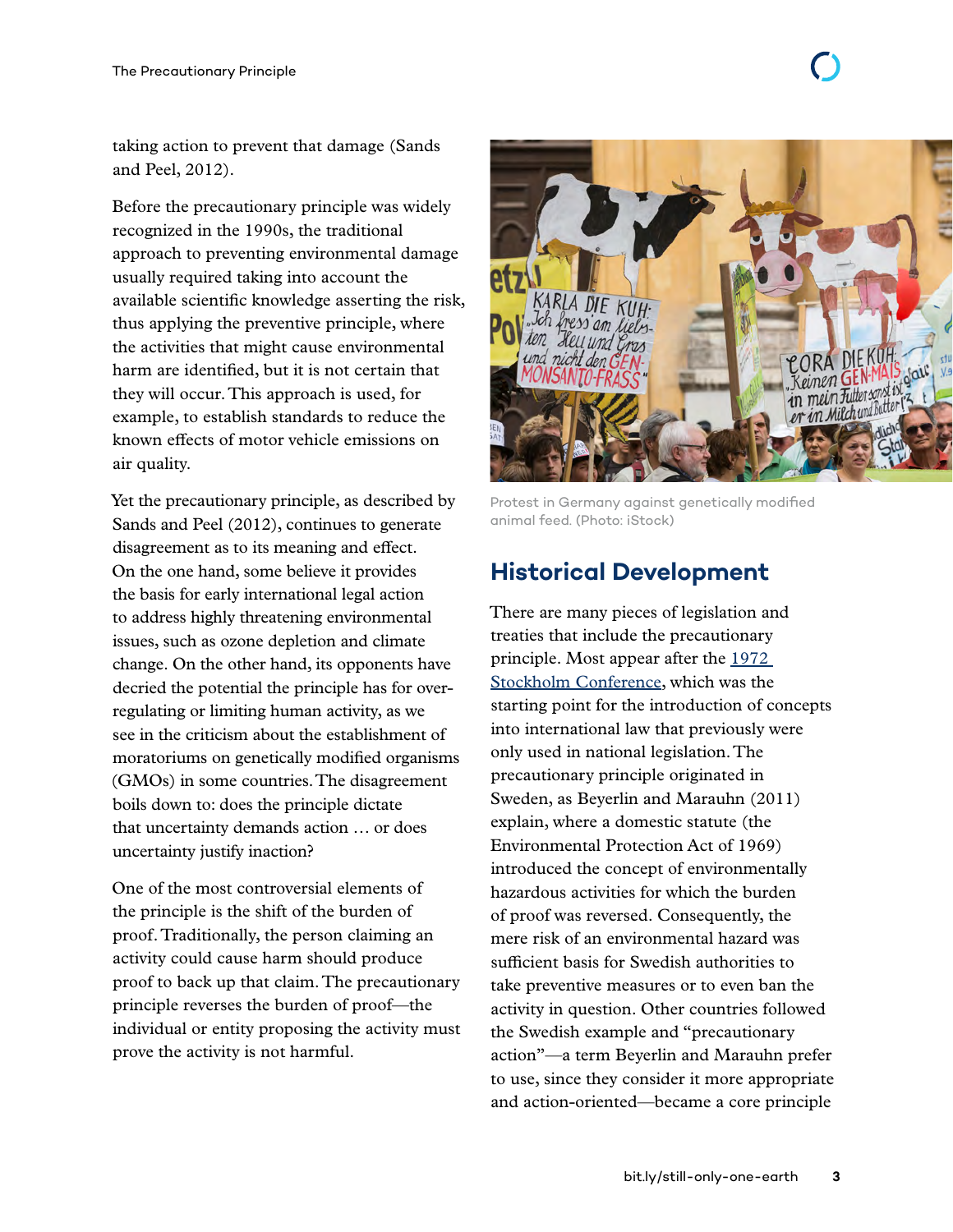in Europe, and today it is part of European Union law, as established in the Maastricht Treaty, which dictates that community policy on the environment shall be based, among others, on the precautionary principle.

In the international realm, the first instrument containing a semblance of the precautionary principle was the 1982 [World Charter for](https://sedac.ciesin.columbia.edu/entri/texts/world.charter.for.nature.1982.html)  [Nature](https://sedac.ciesin.columbia.edu/entri/texts/world.charter.for.nature.1982.html) (UN General Assembly resolution 37/7), a declaration with no legally binding force. The Charter stated that "Discharge of pollutants into natural systems shall be avoided and… [s]pecial precautions shall be taken to prevent discharge of radioactive or toxic wastes."

In 1985, the [Vienna Convention](https://ozone.unep.org/treaties/vienna-convention/vienna-convention-protection-ozone-layer) for the Protection of the Ozone Layer included recognition by parties of the precautionary measures taken. This recognition was extended

"The Community policy on the environment . . . shall be based on the precautionary principle and on the principles that preventative action should be taken, that environmental damage should as a priority be rectified at source and that the polluter should pay. Environmental protection requirements must be integrated into the definition and implementation of other Community policies" **[MAASTRICHT TREATY,](https://europa.eu/european-union/sites/europaeu/files/docs/body/treaty_on_european_union_en.pdf) 1992, ARTICLE 130R**

in 1987 when parties to the [Montreal Protocol](https://ozone.unep.org/treaties/montreal-protocol-substances-deplete-ozone-layer/text)  on Substances that Deplete the Ozone Layer stated their determination to protect the ozone layer by "taking precautionary measures to control equitably total global emissions of substances that deplete it." Today, the Montreal Protocol is considered one of the most effective multilateral environmental agreements.

Following the adoption of the 1992 Rio Declaration, which was also the first international instrument to include a definition of the precautionary principle, many multilateral and regional agreements, as well as national laws, include precautionary action in some form.

#### **Notable Examples**

The basic duty to prevent environmental harm reaches into the future through the precautionary principle (Bodansky, 2017). Not only can it prompt inaction—such as choosing not to build a hydroelectric dam—but it can operate as a license to prevent actions that could lead to irreversible environmental damage for future generations.

For example, some states inspired by the principle established a moratorium on GMOs. These countries, including Peru and Germany, established policies banning, among others, the cultivation of GMO crops, based on the uncertainty of available science on the effects of GMOs on public health and ecosystems. Critics argued this moratorium would affect the availability of food, especially in developing countries, while proponents defended the cautious approach as an effort to prevent possible negative impacts on biodiversity and the health of people consuming genetically modified products. The action of establishing a moratorium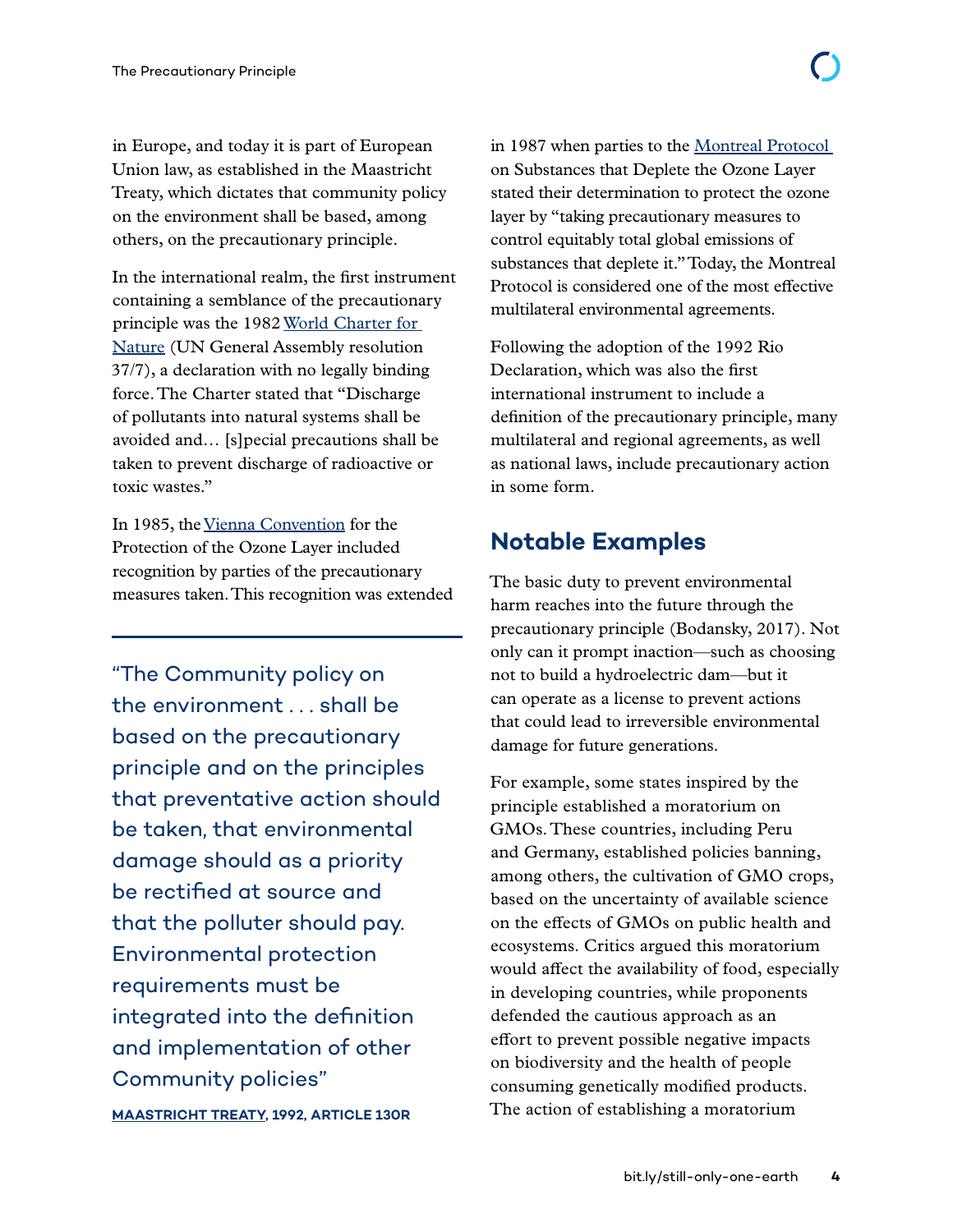could be considered a good example of the use of the precautionary principle.

The use of the precautionary principle is often accompanied by criticism. For example, after the 2011 Fukushima Daiichi nuclear disaster in Japan, people lost confidence in the security of nuclear power plants and authorities decided to close most Japanese facilities. This decision most likely prevented serious damage to the environment and public health. But critics noted the negative trade-offs from this decision. As a result of closing down an important source of electricity, Japan had to meet the resulting energy demand by importing fossil fuels, which led to higher energy prices and an increase of greenhouse gas emissions that contribute to global climate change.

Even though much of the science on the causes and effects of climate change is clear, there are many issues—particularly those related to future impacts and the deployment of geoengineering solutions—that remain uncertain. On this point, it is useful that the precautionary principle is included in the most important treaty related to climate change. Article 3 of the [United Nations](https://unfccc.int/files/essential_background/background_publications_htmlpdf/application/pdf/conveng.pdf)  [Framework Convention on Climate Change](https://unfccc.int/files/essential_background/background_publications_htmlpdf/application/pdf/conveng.pdf) (UNFCCC) establishes that "parties should take precautionary measures to anticipate, prevent, or minimize the causes of climate change and mitigate its adverse effects." It continues by affirming that a lack of full scientific certainty should not be used as a reason for postponing measures to prevent serious or irreversible damage.

#### **Selected environmental multilateral and regional agreements that contain the concept of precautionary action**

- 1992 Convention on Biological Diversity
- 1992 United Nations Framework Convention on Climate Change
- 1992 United Nations Convention on the Protection and Use of Transboundary Watercourses and International Lakes
- 1994 Protocol to the 1979 Convention on Long-range Transboundary Air Pollution on Further Reduction of Sulphur Emissions
- 1995 Agreement for the Implementation of the Provisions of the United Nations Convention on the Law of the Sea of 10 December 1982 relating to the Conservation and Management of Straddling Fish Stocks and Highly Migratory Fish Stocks
- 1996 London Protocol to the 1972 Convention on the Prevention of Marine Pollution by Dumping of Wastes and Other Matters
- 2000 Cartagena Protocol on Biosafety to the Convention on Biological Diversity
- 2001 Stockholm Convention on Persistent Organic Pollutants
- 2018 Regional Agreement on Access to Information, Public Participation and Justice in Environmental Matters in Latin America and the Caribbean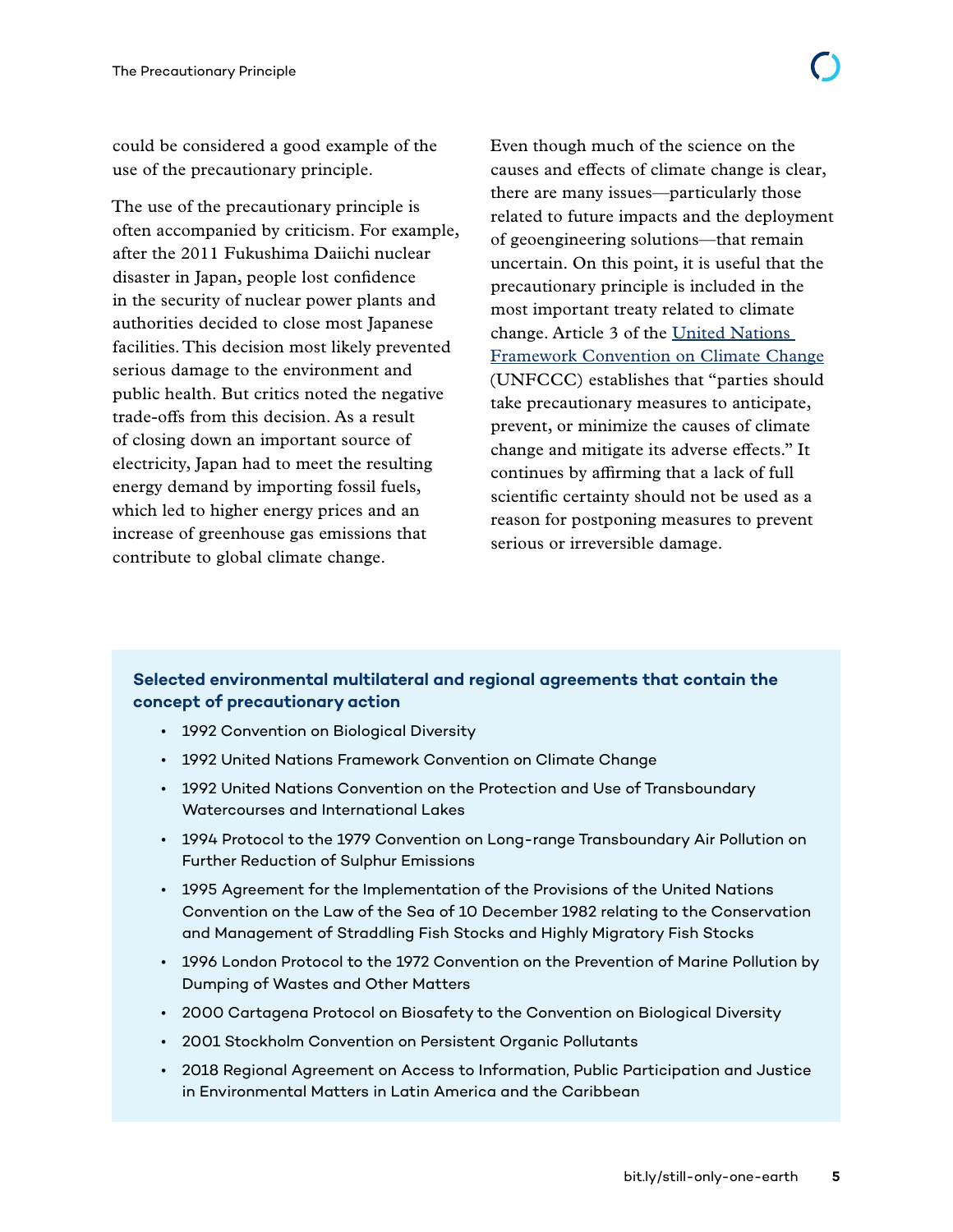International courts have also progressively included the precautionary approach into their decisions and opinions. The International Court of Justice considered the principle in their 1995 *[Nuclear Tests](https://www.icj-cij.org/en/case/97)* case, concerning a dispute between New Zealand and France over nuclear testing in the South Pacific, where, although the principle was not included in the decision, it was referenced by two dissenting judges. Also, in the 1997 case concerning the *[Gabčíkovo-Nagymaros Project](https://www.icj-cij.org/en/case/92/judgments)*, the participating states evoked the principle. In this case as well, the court did not include the principle in its decision, but Judge Christopher Weeramantry, in a separate opinion, noted modern environmental law can learn from practices and principles of traditional systems, and referred to the following principles: trusteeship of earth resources, intergenerational rights, integration of development and environmental conservation, and duty to preserve the integrity and purity of the environmental and collective ownership of natural resources that should be used for the maximum service of

"The Parties should take precautionary measures to anticipate, prevent, or minimize the causes of climate change and mitigate its adverse effects. Where there are threats of serious or irreversible damage, lack of full scientific certainty should not be used as a reason for postponing such measures…" **UNFCCC ARTICLE 3.**

people. This opinion serves as a reminder that environmental protection not only predates the Stockholm Conference, but that humankind has been developing standards to compensate for their constant interference with nature (Alam et al., 2015).

Trade disputes have also included the precautionary principle, as shown in the [beef hormones case](https://www.wto.org/english/tratop_e/dispu_e/cases_e/ds26_e.htm) before the World Trade Organization between United States and Canada against the European Union (EU). The latter banned the import of beef products containing artificial growth hormones on the grounds that there is no scientific consensus regarding their health effects. Since the EU could rely on its own rules—the precautionary principle was already incorporated into the 1992 Maastricht treaty—while the US and Canada did not have legal recognition of the principle, the case ended with the EU continuing its ban and the US and Canada maintaining their sanctions.

The contents of the precautionary principle are still evolving and, for this reason, even though many international and national courts have mentioned the precautionary principle, they have been careful not to base any decisions on it, leaving its exact legal meaning unresolved.

## **Continuing Evolution of the Precautionary Principle**

If we view progress as something that inherently involves risk, then risk should be incentivized. Otherwise, constant caution will lead to fewer decisions and less progress. On the other hand, risk of future damages may always carry some level of uncertainty, and exercising caution when assessing an action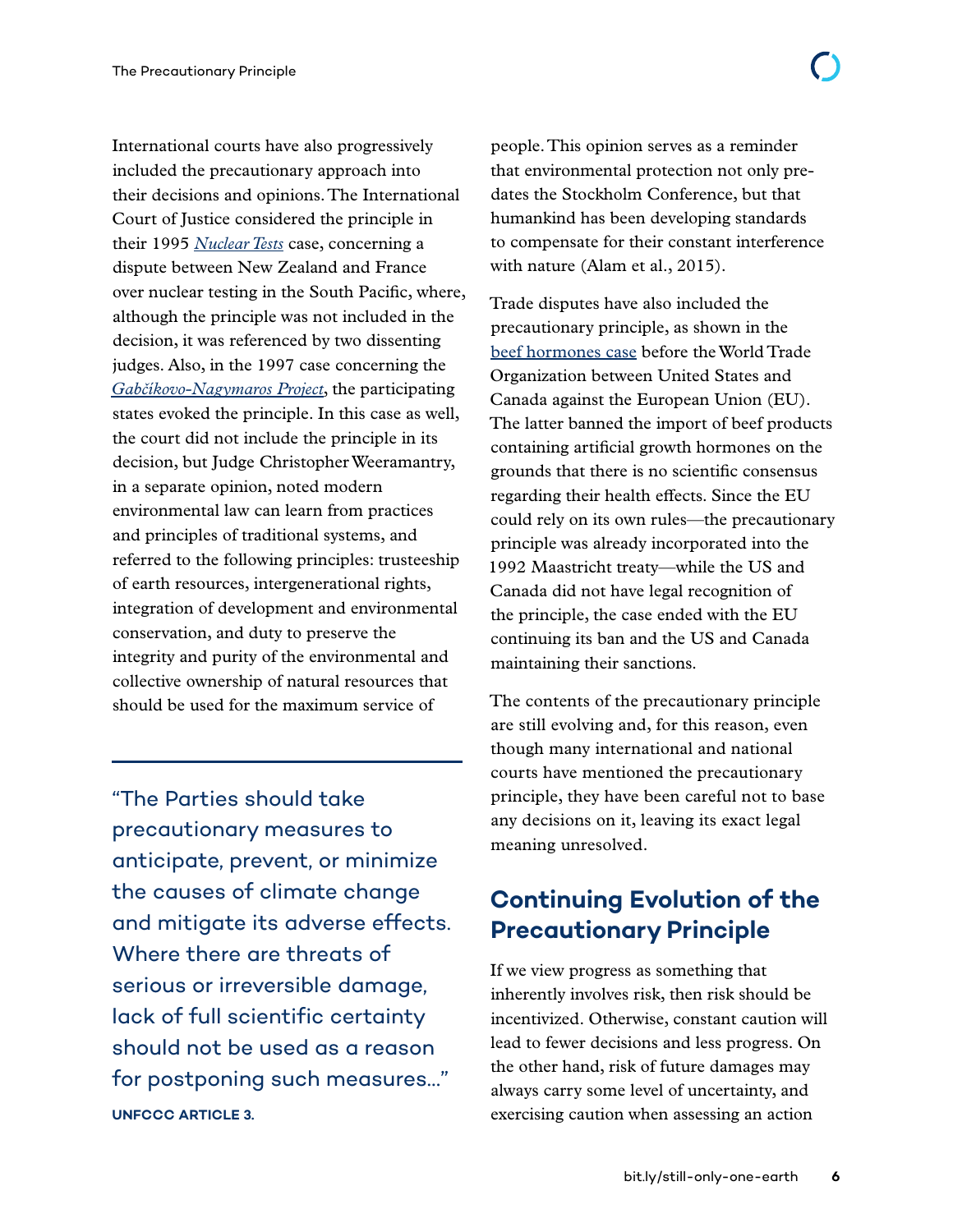may be a wise choice. The ideal situation lies in finding a balance between caution and risk. In that sense, the precautionary principle serves as a tool that contains the necessary elements to achieve that balance: rather than slowing down development or obstructing decision-making, its application promotes reflection in the face of uncertainty, arguably leading to better outcomes.

When discussing the application of a concept of international law, which is thought to prevent serious harm to the environment, a counterpoint will usually arise to emphasize another principle—the need for economic development—intended to trump the need for environmental protection. During the 1972 Stockholm Conference, Indian Prime Minister Indira Gandhi focused attention on this core issue concerning the divide between economic development and environmental protection, when she famously declared that poverty and need are the greatest polluters, and therefore the environment cannot be improved in conditions of poverty, nor can poverty be eradicated without the use of science and technology.

The Stockholm Conference was a milestone for coordinating efforts between states toward environmental protection. One could argue it set the stage for the inclusion of many concepts that are now widely recognized in international environmental law. One of these concepts is the precautionary principle, recognized in national and international courts and legislation, but with its full understanding and use still under development, since it can operate as both an obstacle to development and a tool to safeguard the environment.



Those arguing for utilizing the precautionary principle when addressing genetically modified organisms often cite the loss of genetic diversity, including in fruits and vegetables. (Photo: iStock)

Multilateralism has given the world some great tools and solutions towards sustainable development, but today this system is showing a need to incorporate fresh views in order to achieve urgent collective decisions. The COVID-19 pandemic has shown the fissures in national and international systems, which serve as a strong call for institutions to be better suited to respond to global challenges, in particular climate change and the degradation of ecosystems. Well thought principles—like the precautionary principle—are useful foundations on the road ahead.